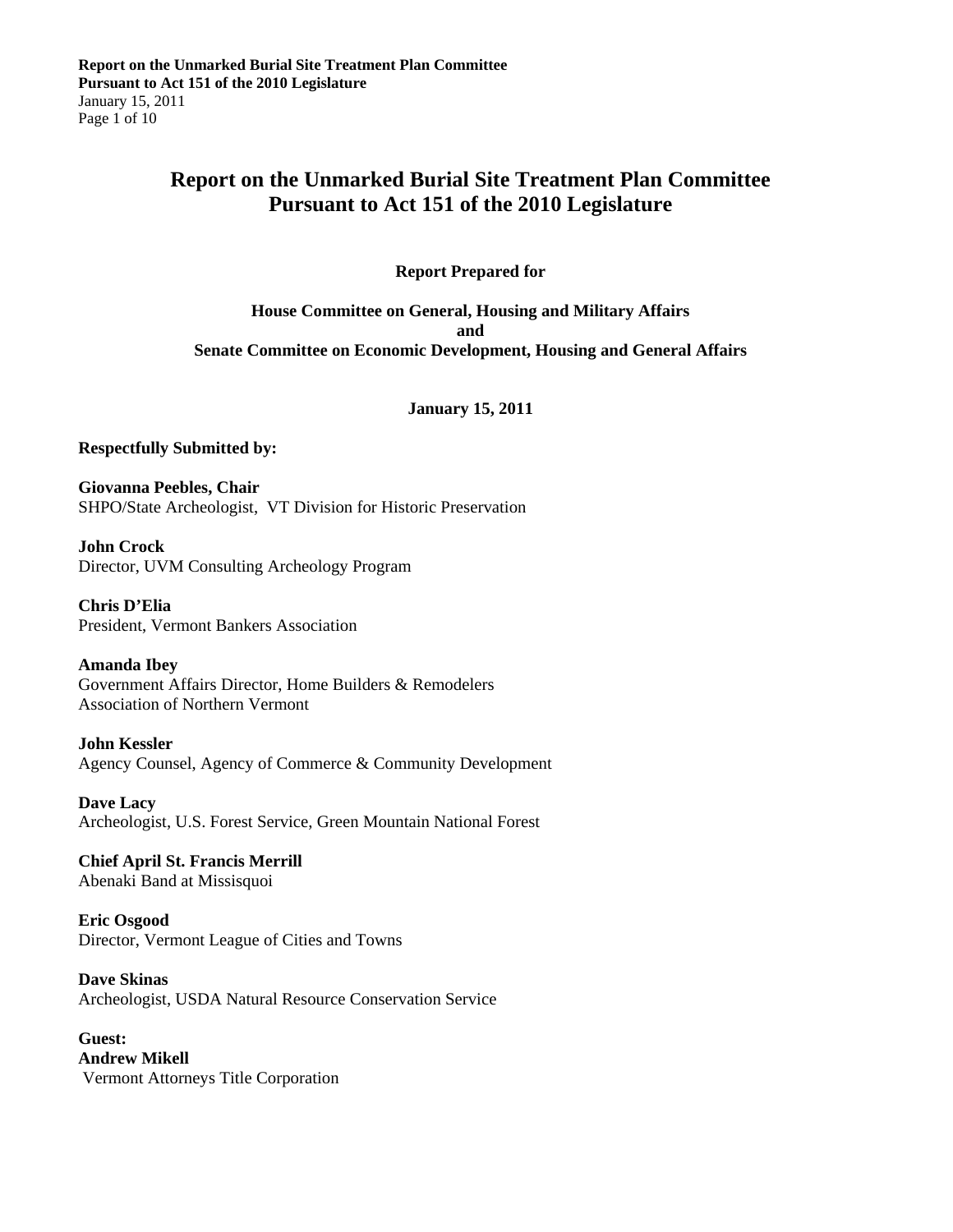January 15, 2011 Page 2 of 10

### **Legislative framework**

The Vermont legislature passed Act No. 151 (H. 281), "*An act relating to the removal of bodily remains*," at the end of the 2010 session (http://www.leg.state.vt.us/docs/2010/Acts/ACT151.pdf). The act created a nine member unmarked burial site treatment plan committee "*to develop procedures for addressing issues relating to known or discovered unmarked burial sites of human remains, including developing treatment plans to be used when an unmarked burial site is discovered on private property*." The act required that the committee be comprised of the following nine members:

*"(1) The commissioner of economic, housing and community development or the commissioner's designee.* 

*(2) The state archeologist or designee.* 

*(3) A representative from the Vermont League of Cities and Towns.* 

*(4) A representative from a Native American group based in Vermont who has experience in handling unmarked burial sites, appointed by the Commissioner of Economic, Housing and Community Development. (5) A federal archeologist from the Natural Resources Conservation Service of the U.S. Department of Agriculture.* 

*(6) The U.S. Forest Service, Green Mountain National Forest archeologist.* 

*(7) The director of the University of Vermont consulting archeology program.* 

*(8) A representative from the Vermont Bankers Association Inc.* 

*(9) A representative from the Home Builders and Remodelers Association of Vermont."* 

The committee was charged with three tasks. First, "develop procedures for responding to reports of a discovery of an unmarked burial site." Second, "develop various treatment plans for addressing issues that attend the discovery of an unmarked burial site on private property." Third, submit a written report on or before January 15, 2011, outlining the procedures and treatment plans to the House Committee on General, Housing and Military Affairs and the Senate Committee on Economic Development, Housing and General Affairs. The act defines a treatment plan as "an outline of the process for providing appropriate and respectful treatment of the burial site while considering the rights of the landowner."

The act further requires that each treatment plan include the following, as appropriate:

(A) Methods for determining the presence of an unmarked burial site, including archeological surveys and assessments and other nonintrusive techniques.

(B) Methods for handling development and excavation on property on which there is a known burial site or there is likely to be one.

(C) Options for owners of property on which human remains are discovered or known to be located.

(D) Procedures for protecting, preserving, or moving the burial site and the human remains.

(E) Time frames for implementation of the treatment plan.

(F) Procedures for resolving disputes among stakeholders.

#### **Background**

Unmarked burials are discovered across Vermont from time to time in a variety of contexts. In some areas, such as Monument Road in the Towns of Swanton and Highgate, Burlington's North End, and elsewhere as stated in this report, discovery of unmarked burials is fairly predictable. In other cases, unmarked burials are encountered at random with no previous expectation that such a burial exists in that location. In all cases, unmarked burials are an unwelcome surprise. In cases of unmarked Native American burials, Abenaki and other Native communities are enormously pained and physically sickened by such discoveries and resultant impacts to their ancestral remains.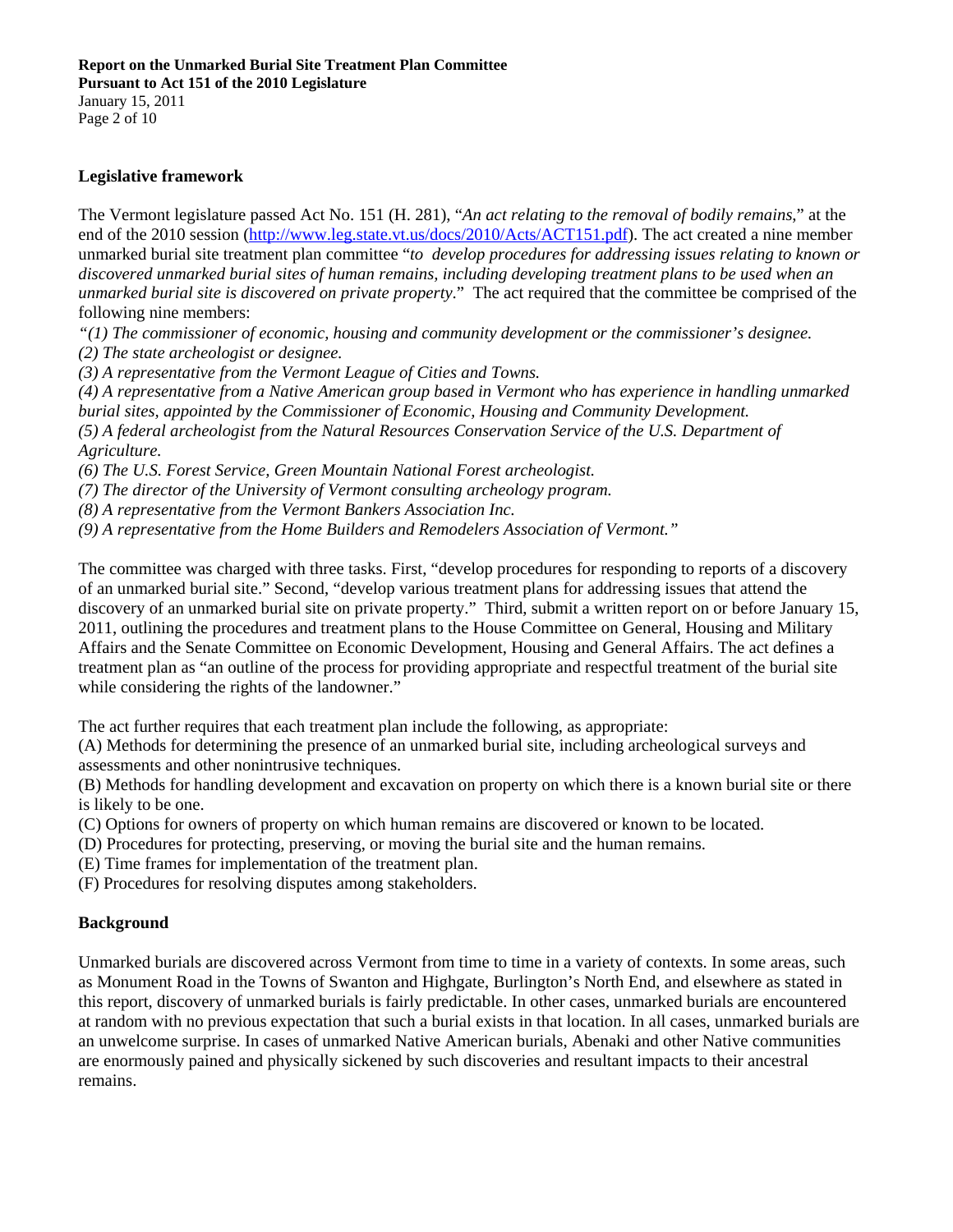## **Report on the Unmarked Burial Site Treatment Plan Committee**

**Pursuant to Act 151 of the 2010 Legislature**  January 15, 2011

Page 3 of 10

Thus, unmarked burials:

 a) require protection at the onset of discovery; b) pose a series of complex questions to and decisions by a variety of stakeholders; c) may result in potential financial burdens to property owners and/or others; d) need permanent recognition; and e) require procedures upon discovery and a plan to ensure appropriate and respectful treatment of the remains and a satisfactory outcome for stakeholders.

At various other times in the last three decades ad hoc groups of various stakeholders have come together to gather ideas and recommendations to protect and treat unmarked burials. Since 2007, intensive discussion by stakeholders coalesced into draft legislation intended to strengthen protections of unmarked burials and lay out procedures to be applied upon discovery and for performing subsequent treatment. Discussions during the 2009- 2010 sessions in the House Committee on General, Housing and Military Affairs and Senate Committee on Economic Development, Housing and General Affairs resulted in legislative recognition that protection and treatment of unmarked burials are significant public issues that merit further discussion, analysis and legislation.

The result of these legislative discussions was the formation of the Unmarked Burial Site Treatment Plan Committee which met four times in the fall and early winter of 2010; a sub-committee met a fifth time. Detailed meeting notes were taken by the Chair and are on file at the VT Division for Historic Preservation.

## **Key Points of Discussion and Committee Consensus:**

## **1) Our collective experience with unmarked burials indicates that:**

- Unmarked burials need to be found ahead of time whenever and wherever possible.
- Landowners and communities are key stakeholders that need to be immediately involved.
- There is currently no legal process or procedure to protect or treat unmarked burials.
- Responses to unmarked burials are ad hoc and voluntary. Legislation and clear guidance is necessary.
- There is anecdotal evidence that unmarked burials are discovered from time to time and never reported due to fear of stopping a project.
- Pervasive lack of knowledge, misperception, and fear around the potential for unmarked burials make education a key component in the effort to provide greater protections to unmarked burials.
- The unmarked burial fund established in 18 V.S.A. § 5212b is vital to the protection and treatment of unmarked burials. See Attachment 1.

## **2) The following stakeholders are core to respectful and appropriate treatment of unmarked burials, upon discovery and after treatment:**

- Property owners
- Town governing boards including Select Board, Town Clerk, Planning and Zoning departments, and cemetery commissions and associations
- Law enforcement
- Medical examiners
- Native American communities
- Archeologists
- Excavators
- **Realtors**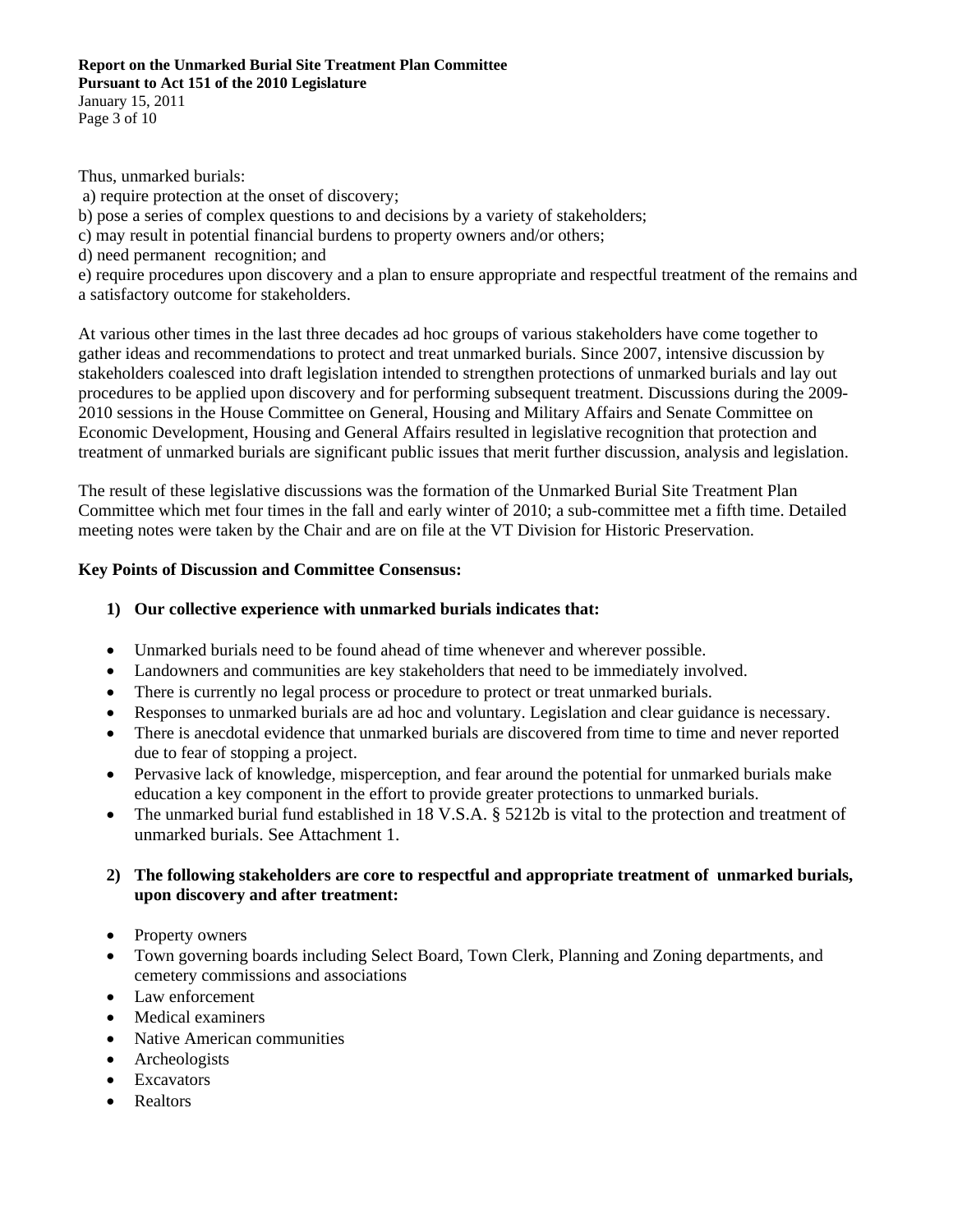## **Report on the Unmarked Burial Site Treatment Plan Committee**

**Pursuant to Act 151 of the 2010 Legislature** 

January 15, 2011 Page 4 of 10

- Title Insurance companies
- State Archeologist and VT Division for Historic Preservation
- Commissioner of Economic Development, Housing and Community Development
- VT Department of Health

## **3) Costs for treating unmarked burials:**

- Costs are generally modest and predictable.
- Approximate costs for treating 1 or 2 burials consist of assessment ( $\sim$  \$ 2,000), treatment plan implementation ( $\sim$  \$ 6,000), and deed registering ( $\sim$  \$ 1,000).
- The Unmarked Burial Fund is key to helping landowners.
- Once marked but now unmarked cemeteries (see below) present their own special issues and the Committee seeks legislative guidance on whether the Unmarked Burial Fund should pay for assessments and treatment plans in those contexts.
- The fund should not pay for treatment plans in these contexts: elective reburial of known remains; federal lands; undertakings that are subject to Section 106 review as a result of having federal dollars, licenses, or permits; and perhaps others upon further discussion with legislature.
- Need flexibility and a shared process through consultation.

## **4) Registering Unmarked Burials:**

- A properly indexed Notice of an unmarked burial, map, and copy of the treatment plan (which includes the final disposition of the remains) must be filed in the land records.
- A property owner may choose to grant development rights to preserve an area, thereby creating a notification in the deed.
- A property owner may choose to work with the State Archeologist and designate a State Archeological Landmark under 22 VSA 14 Section 763. This would also be registered in the land records.
- The Committee seeks legislative guidance whether statutes relating to land records need to be revised to accommodate recording unmarked burials.

## **5) Impacts to private property owners:**

- Most property owners do not purchase title insurance, thus, they cannot take advantage of that avenue if a complex instance of unmarked burials is found.
- Property owners with title insurance can contact their title insurance company in a case where an unmarked burial site appears to contain multiple burials and avoidance in place is chosen as the preferred treatment.
- The Committee seeks legislative guidance on whether current laws allow municipalities to consider reducing a tax bill if all or part of a property is encumbered with an unmarked burial site.

## **6) Many "Unmarked Burial Sites" were once "marked:**

- Various instances of "unmarked" burials - for example, the War of 1812 cemetery in the Burlington North End and Johnson cemetery - - were once marked.
- Fences and markers have been removed or are obliterated and are no longer visible.
- These special areas demand tailored treatment.
- We can predict that burials will be found somewhere in these areas.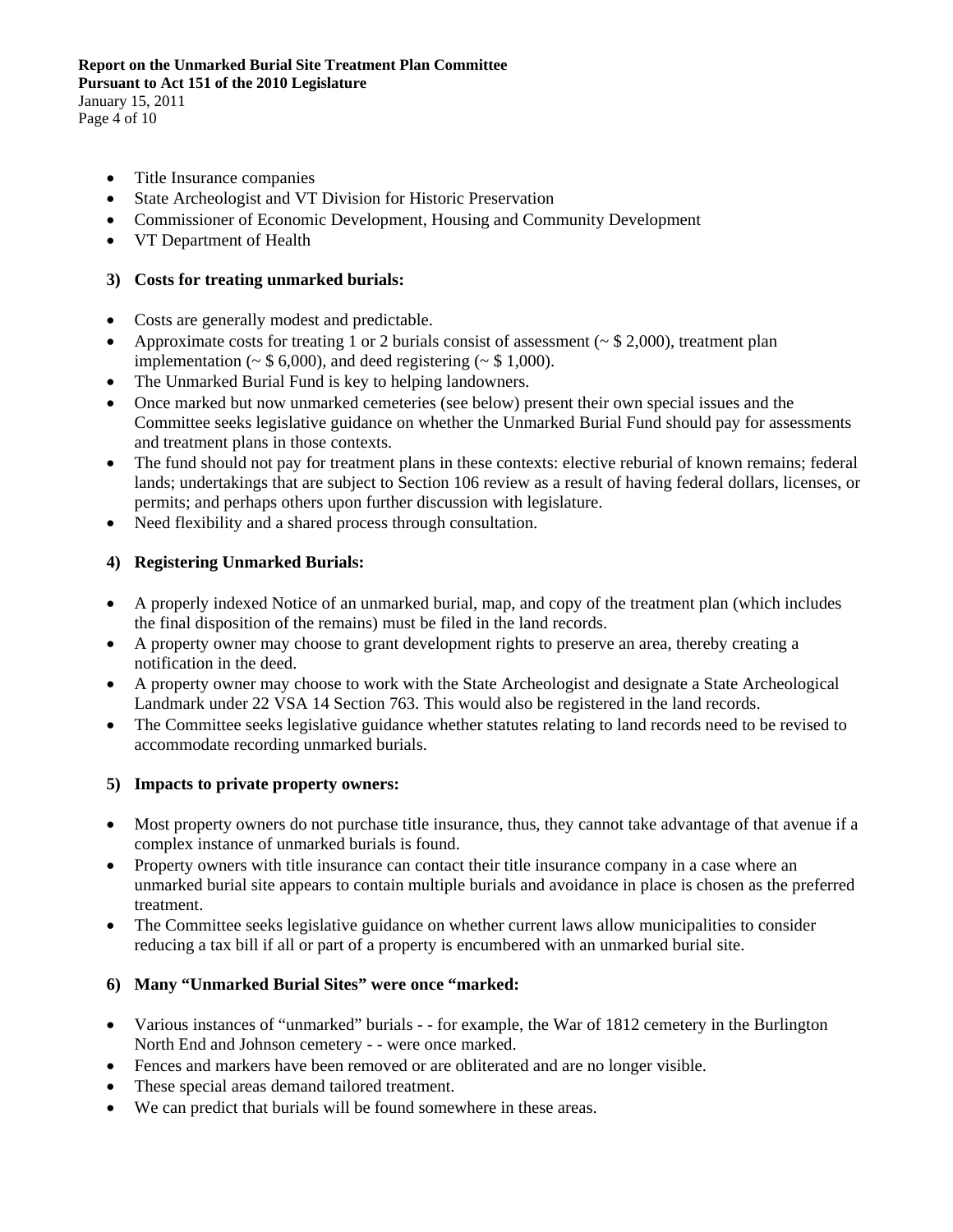January 15, 2011 Page 5 of 10

- Towns with these types of cemeteries should consider special zoning for these special areas identifying how these areas should be treated. Zoning requirements for disclosure in a deed are important. The zoning ordinance becomes the treatment plan.
- The Committee seeks legislative guidance on who should pay for treatment plan implementation in these special cases. Should the municipality - - or the property owner - - and the State (through the Unmarked Burial Fund) share the cost? Should the state pick up the whole cost to incentivize reporting and minimize the financial burden for a municipality? Or, none of the cost? However, if the state does not pick up some or all of the cost, there's no incentive to report the burial(s)

## **7) Procedures for resolving disputes among stakeholders:**

- The Unmarked Burial Site Treatment Plan Committee will resolve disputes among stakeholders.
- The Committee may choose to retain a mediator if appropriate. The cost for a mediator will be borne by the state. (The Vermont Civil Rights Commission offers a Mediation Program at no cost if the issue falls within an area of interest to them.)

## **8) Education is key:**

- Anecdotal information indicates that fear of delays and unpredictable/undue costs results in underreporting and destruction of unmarked burials.
- People do not know how to deal with discoveries.
- People do not know who to contact about unmarked burials.
- People are afraid of unknown costs relating to unmarked burials.
- There need to be incentives to encourage reporting. For example, relieve excavators of the costs associated with treatment plans and make sure time frames are set and honored.
- Although Vermont state laws exist on marked cemeteries and unmarked burial sites, people remain unfamiliar with them. "Who's responsible?" and "Who pays?" are the basic questions. The updated "*Digging Deep. Unearthing the Mysteries of Burial and Cemetery Law*" publication by the Secretary of State's Office (2010) is an important source of information and is now available on the Internet.
- Much more education is necessary.
- Mapping on the Internet recorded cemeteries and, where appropriate, unmarked cemeteries is key. Native American communities shall decide whether or not a Native unmarked burial is publicly mapped.

## **Treatment Plans**

The attached *Unmarked Burial Discovery General Treatment Plan* (Attachment 2) resulted from a consensus among the treatment plan subcommittee members that a single simplified treatment plan outlining the steps, timeline, and potential cost range is most useful to stakeholders involved in unmarked burial discoveries. Previous draft treatment plans in flow chart format attempted to show process differences between Native American and Euro-American/African-American burial discovery. However, the flow charts were too complicated for easy interpretation given the large number of stakeholder contact and evaluation steps necessary to show the full range of possible outcomes. In addition, upon review, the subcommittee identified few process differences based on ethnicity. They further noted that the age and affiliation of the human remains may not be known until archeological evaluation is initiated; in some cases, those determinations may not be possible.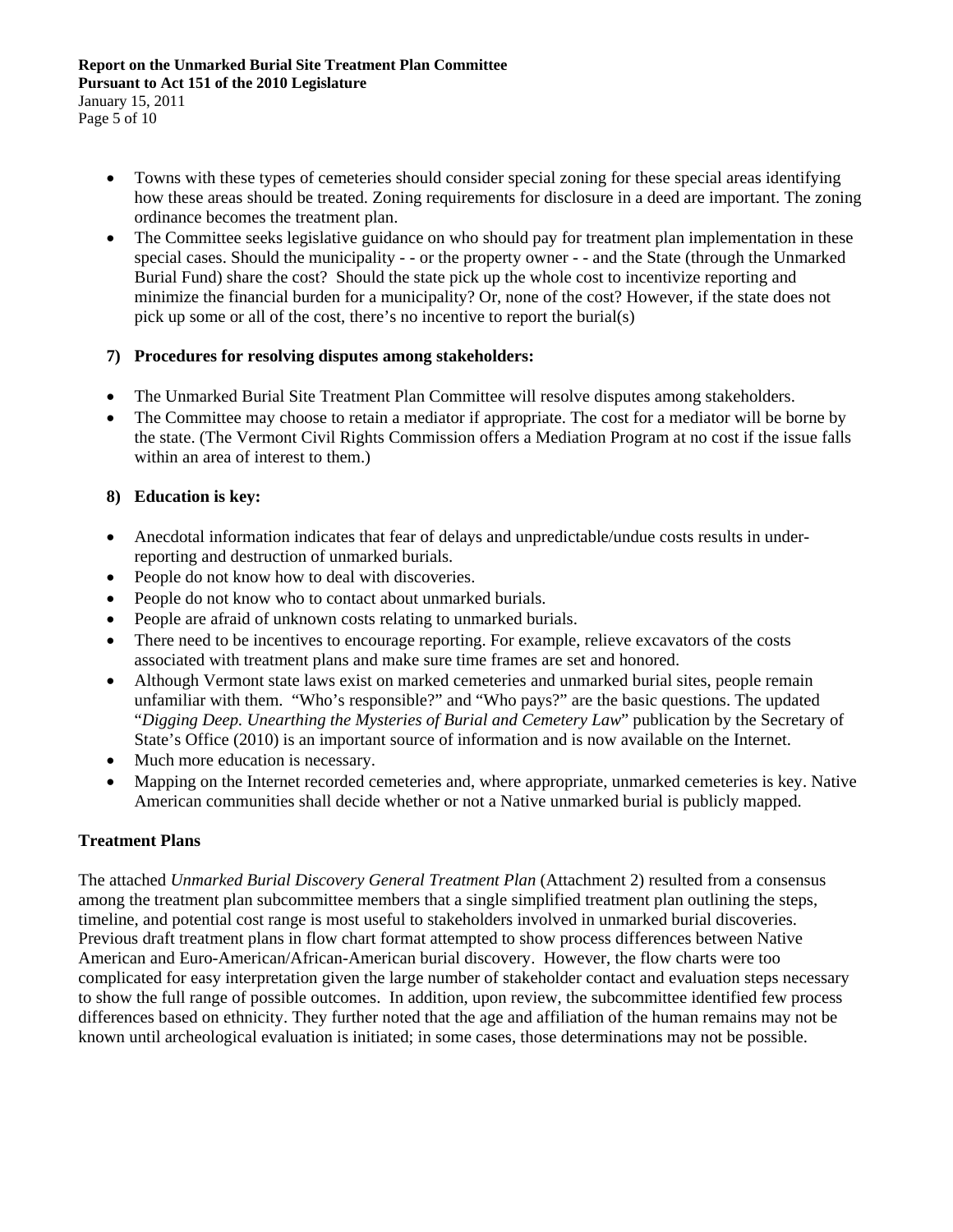#### **Report on the Unmarked Burial Site Treatment Plan Committee Pursuant to Act 151 of the 2010 Legislature**  January 15, 2011

Page 6 of 10

Two critical factors must be established in determining the extent of work and cost necessary to mitigate impact to unmarked burials:

1) Is more than one burial present?

2) Is avoidance in-place possible or not?

Given the above factors, the sub-committee adopted a generalized treatment plan as the best approach to outline unmarked burial procedures. The following provides a step-by-step narrative to more fully describe the potential range of actions indicated in the plan in Attachment 2.

#### **Step 1: Potential Human Remains Encountered**

This is the critical first step after human remains are identified. The site is secured so no further disturbance occurs. The Medical Examiner or law enforcement is notified.

#### **Step 2: Medical Examiner/Law Enforcement Determination**

The Medical Examiner or law enforcement determines if the human remains are contemporary or historic. If the remains are historic, the Medical Examiner or law enforcement notifies the State Archeologist. When indeterminate bone fragments are found, the State Archeologist may be contacted sooner to assist in identification.

#### **Step 3: State Archeologist or Designee's Site Visit**

Once the remains are determined to be historic, the State Archeologist, or his or her designee, conducts a site visit. At this stage, it is crucial to notify stakeholders and conduct any additional stabilization of the site. Landowner, any contractor/developer, and excavator should be contacted if not already informed of the remains. If Native American remains are confirmed or suspected, it is important to notify the Missisquoi Abenaki, other nearby Abenaki communities, and any appropriate federally recognized Native American Tribe. If possible, this notification should occur before sunset on the day of discovery. Other potential stakeholders include town officials (Select Board, Town Clerk, Planning and Zoning departments), local historic societies, and relevant cemetery commissions and associations. If the remains are exposed or could be affected by weather or construction activity, site stabilization should include covering with waterproof tarp and protective fencing put in place.

#### **Step 4: State Archeologist or Designee's Assessment**

In most cases, additional site assessment beyond the initial site visit will be required to resolve the issue. The primary goals of the assessment are to:

- 1) Determine whether or not the remains can be avoided in place or if they will need to be removed.
- 2) Develop a written treatment plan to address the specific situation.

The landowner decides whether to avoid the human remains or remove them. Avoidance of the remains is generally encouraged to limit the cost of the treatment plan and to maintain the original integrity of the burial location to the extent possible. Both removal and avoidance of the human remains may require baseline documentation including, but not limited to:

- background research
- monitoring of additional construction activity
- archeological investigations to establish site limits and content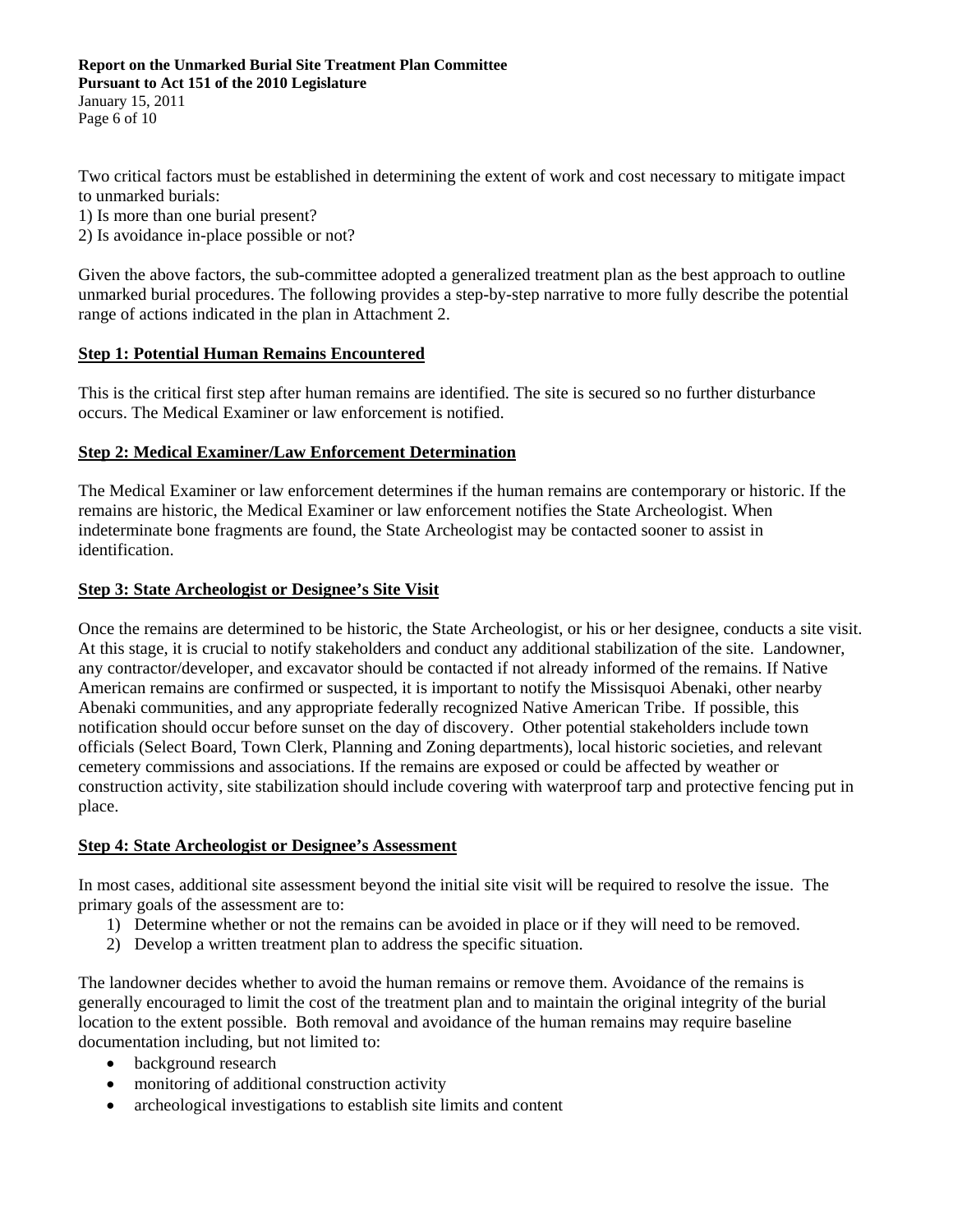Page 7 of 10

Some or all of these activities may take place during the site assessment to inform the development of the written treatment plan, or, may be components of the specific treatment plan. If the unmarked burial(s) can be avoided and no additional ground disturbing activity that has the potential to impact any additional remains is proposed, a written treatment plan may not be necessary beyond a stipulation defining an appropriate buffer zone around the burial. This information will be attached to the property deed and filed with the land records. In other cases, the written treatment plan will contain a scope-of-work which at a minimum identifies:

- methods for documenting the burial
- any removal procedures
- reburial location
- relevant time frame
- reporting requirements
- cost
- physically and permanently marking the location of the burial site, if appropriate
- registering the burial site in the land records
- procedures for resolving disputes among stakeholders.

#### **Step 5: Stakeholder Agreement**

All stakeholders must agree with the treatment plan prior to plan implementation. Any proposed Unmarked Burial Fund expenditures must be first approved by the Commissioner of Economic, Housing, and Community Development. If agreement on a specific treatment plan is not reached, the dispute must be brought to the Unmarked Burial Site Treatment Plan Committee for resolution. If no resolution is forthcoming, professional mediation or other appropriate dispute services will be undertaken with the Commissioner's approval. It should be noted that implementation of the treatment plan may result in new discoveries requiring the modification or addition of components to the original plan. In such an event, a re-evaluation of the plan, including a new agreement, would be necessary to complete the implementation.

#### **Step 6: Deed Registry**

If an unmarked burial(s) is avoided in place, a properly indexed Notice of the unmarked burial, a map, and a copy of the treatment plan (which includes the final disposition of the remains) will be filed in the land records. A property owner may choose to grant development rights to preserve an area, thereby creating a notification in the deed. A property owner may choose to work with the State Archeologist and designate a State Archeological Landmark under 22 VSA 14 Section 763. This would also be registered in the land records.

#### **Next Steps**

The Unmarked Burial Site Treatment Plan Committee looks forward to discussing this report with the House Committee on General, Housing and Military Affairs and Senate Committee on Economic Development, Housing and General Affairs. No legislation is being proposed at this time until after discussion with the committees.

#### **Definitions set forth in Act 151**

**Treatment plan** means "an outline of the process for providing appropriate and respectful treatment of the burial site while considering the rights of the landowner."

**Unmarked burial site** means "the location of any interment of human remains, evidence of human remains, including the presence of red ochre, associated funerary objects, or a documented concentration of burial sites, but does not include a cemetery, mausoleum, or columbarium or any other site that is clearly marked as a site containing human remains."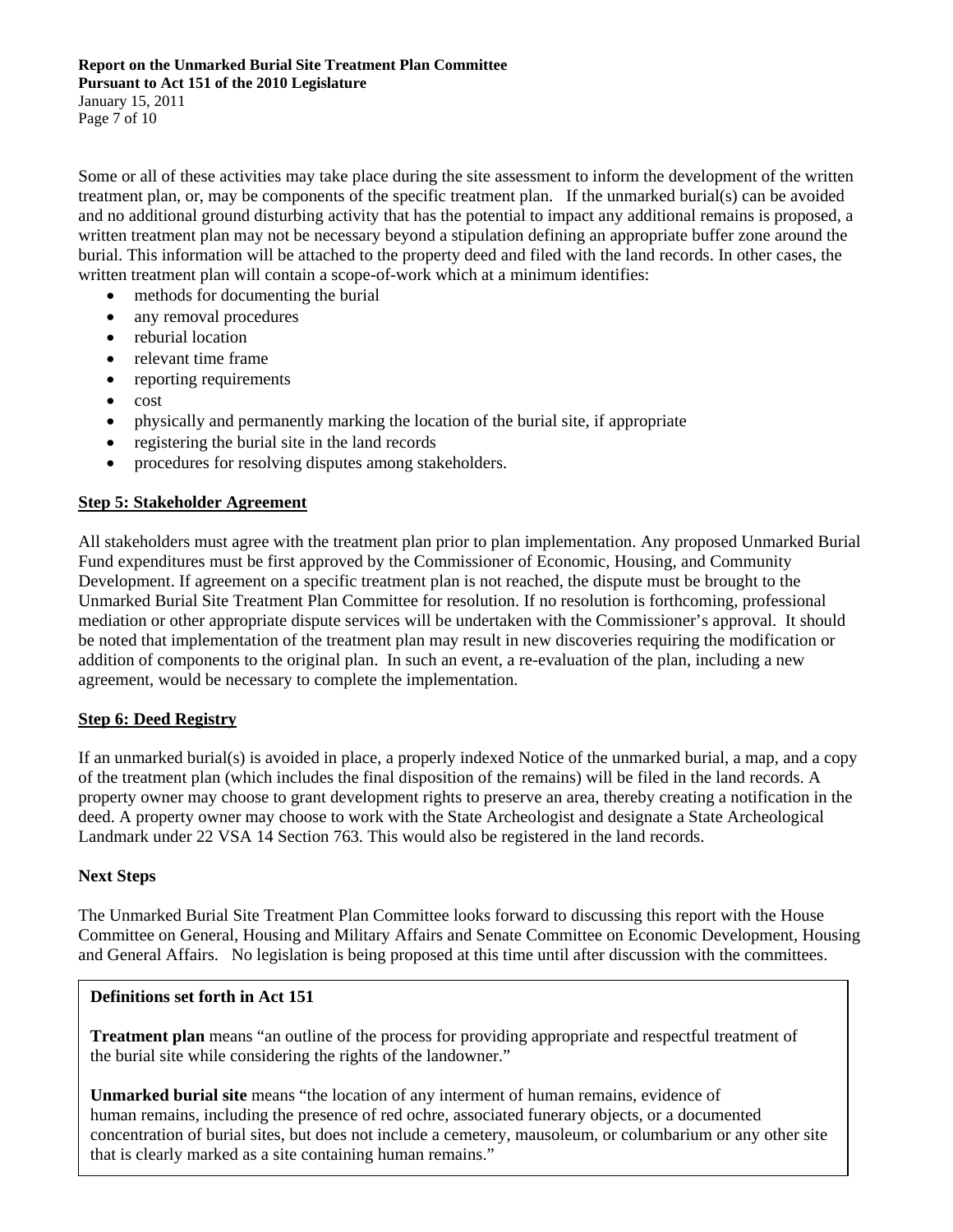#### **Additional references**

**Best Practices Standards For Indexing Land Record Instruments**. A Joint Publication of the Office of the Secretary of State and the Vermont Municipal Clerks and Treasurer's Association. May 2002. http://www.sec.state.vt.us/municipal/pubs/best\_practices.pdf

**Digging Deep. Unearthing the Mysteries of Burial and Cemetery Law**. VT Secretary of State's Office. 2010. http://www.sec.state.vt.us/municipal/Digging\_Deep.pdf (NOTE: This publication updates the 2008 booklet and is current through January 2011).

#### **Acknowledgements**

The VT Department of Economic Development, Housing, and Community Development and the VT Division for Historic Preservation gratefully acknowledge the diligence, commitment, and work of the Unmarked Burial Site Treatment Plan Committee members, listed on the cover. Andrew Mikell,Vermont Attorneys Title Corporation, participated in one meeting and provided us with helpful information and ideas. The report was authored by Giovanna Peebles, State Historic Preservation Officer/State Archeologist. Scott Dillon drafted the important section on Treatment Plans. Several Committee members and Commissioner Noelle Mackay provided helpful comments on the draft report. Medical Examiner Steve Shapiro provided guidance on the specific terminology in Steps 1and 2.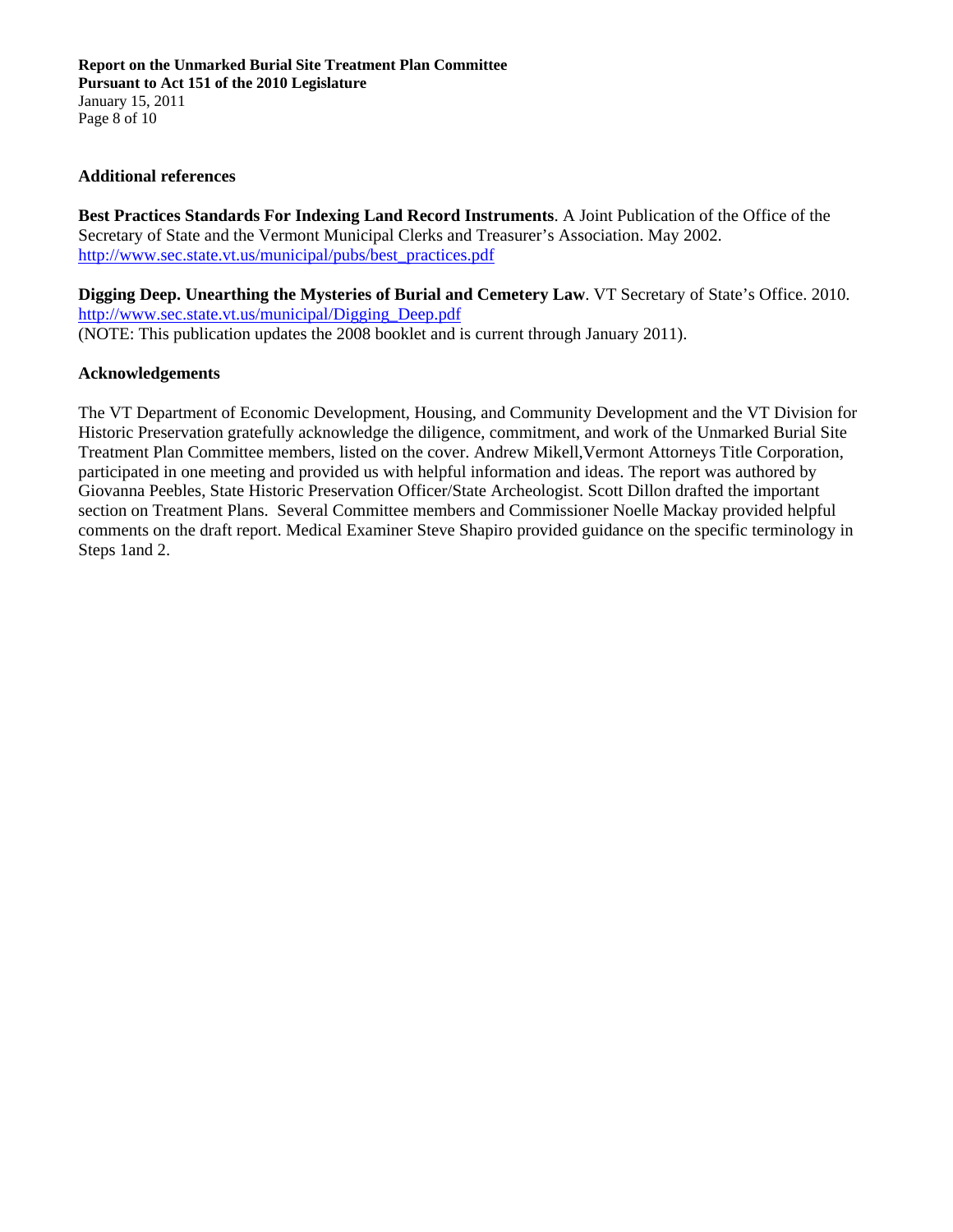**Report on the Unmarked Burial Site Treatment Plan Committee Pursuant to Act 151 of the 2010 Legislature**  January 15, 2011 Page 9 of 10

#### **ATTACHMENT 1**

### **18 VSA § 5212b. UNMARKED BURIAL SITES SPECIAL FUND**

(a) The unmarked burial sites special fund is established in the state treasury for the purpose of protecting, preserving, moving or reinterring human remains discovered in unmarked burial sites.

(b) The fund shall be comprised of any monies appropriated to the fund by the general assembly or received from any other source, private or public. Interest earned on the fund, and any balance remaining in the fund at the end of a fiscal year, shall be retained in the fund. This fund shall be maintained by the state treasurer, and shall be managed in accordance with subchapter 5 of chapter 7 of Title 32.

(c) The commissioner of economic, housing and community development may authorize disbursements from the fund for use in any municipality in which human remains are discovered in unmarked burial sites in accordance with a process approved by the commissioner. The commissioner may approve any process developed through consensus or agreement of the interested parties, including the municipality, a Native American group historically based in Vermont with a connection to the remains, owners of private property on which there are known or likely to be unmarked burial sites, and any other appropriate interested parties, provided the commissioner determines that the process is likely to be effective, and includes all the following:

(1) Methods for determining the presence of unmarked burial sites, including archaeological surveys and assessments and other nonintrusive techniques.

(2) Methods for handling development and excavation on property on which it is known that there is or is likely to be one or more unmarked burial sites.

(3) Options for owners of property on which human remains in unmarked burial sites are discovered or determined to be located.

(4) Procedures for protecting, preserving or moving unmarked burial sites and human remains, subject, where applicable, to the permit requirement and penalties of this chapter.

(5) Procedures for resolving disputes.

(d) If unmarked burial sites and human remains are removed, consistent with the process set forth in this section and any permit required by this chapter, there shall be no criminal liability under 13 V.S.A. § 3761.

(e) The funds shall be used for the following purposes relating to unmarked burial sites:

(1) To monitor excavations.

(2) To protect, preserve, move, or reinter unmarked burial sites and human remains.

(3) To perform archaeological assessments and archaeological site or field investigations, including radar scanning and any other nonintrusive technology or technique designed to determine the presence of human remains.

(4) To provide mediation and other appropriate dispute resolution services.

(5) To acquire property or development rights, provided the commissioner of economic, housing and community development determines that disbursements for this purpose will not unduly burden the fund, and further provided the commissioner shall expend funds for this purpose only with the concurrence of the secretary of commerce and community development and after consultation with the legislative bodies of any affected municipality or municipalities.

(6) Any other appropriate purpose determined by the commissioner to be consistent with the purposes of this fund.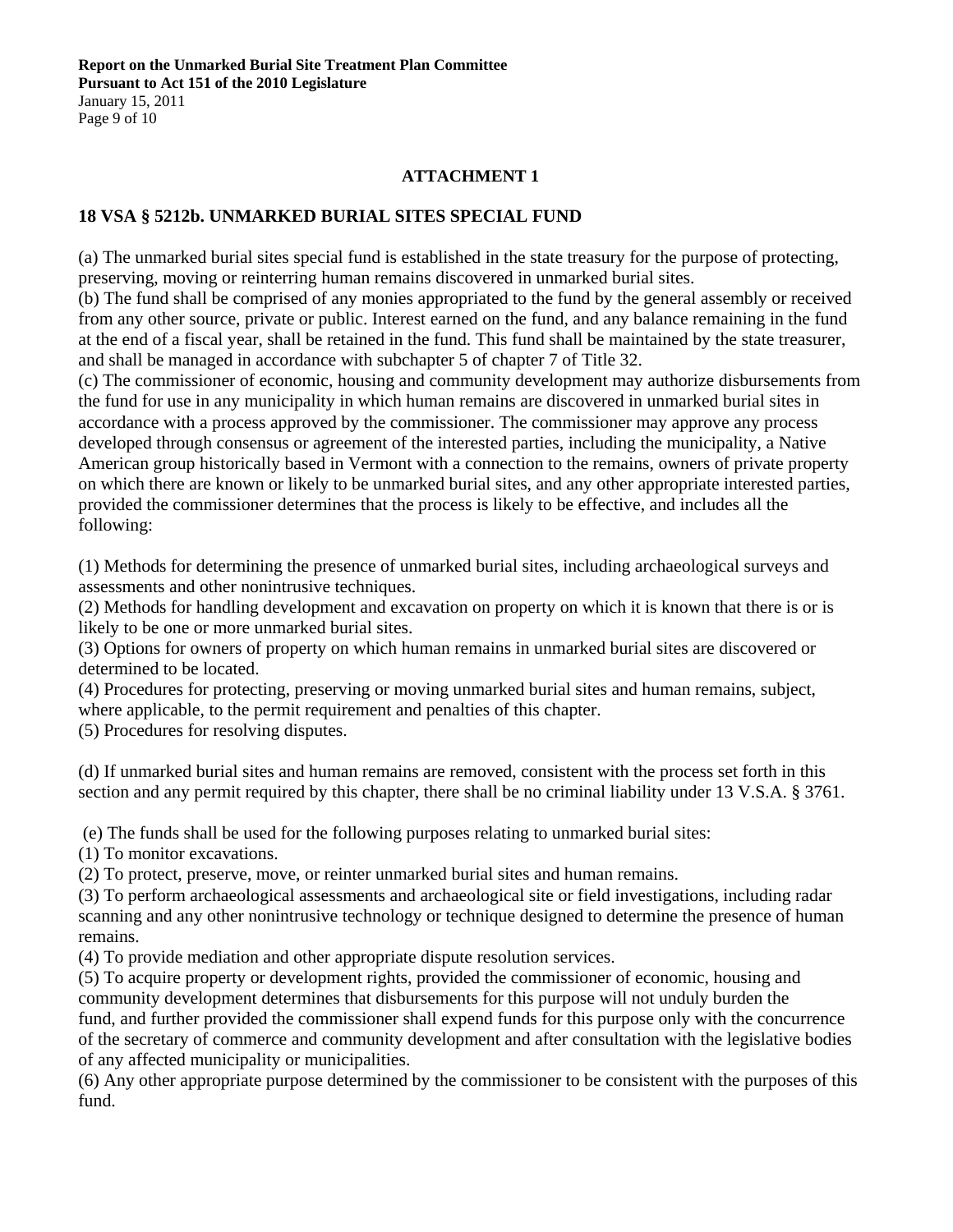#### **Report on the Unmarked Burial Site Treatment Plan Committee Pursuant to Act 151 of the 2010 Legislature**  January 15, 2011 Page 10 of 10

(f) When an unmarked burial site is first discovered, the discovery shall be reported immediately to a law enforcement agency. If, after completion of an investigation pursuant to section 5205 of this title, a law enforcement agency determines that the burial site does not constitute evidence of a crime, the law enforcement agency shall immediately notify the state archeologist who may authorize appropriate action regarding the unmarked burial site.